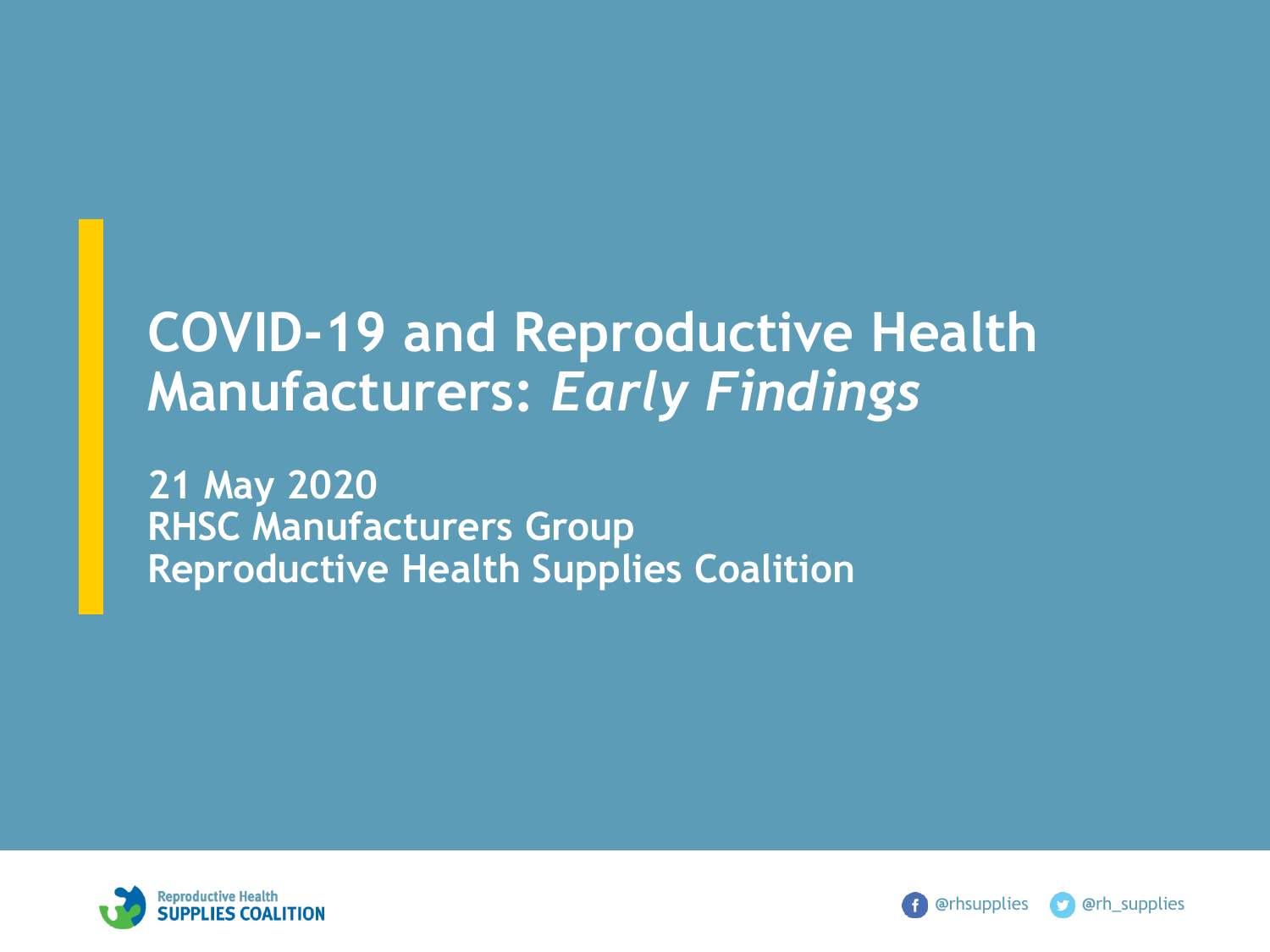# Sources of Early Findings

- Survey of members of RHSC Manufacturers Group on 28 April
- Survey of members of Coalition's Maternal Health Supplies Caucus on 14 April
- Survey of members of Coalition's Market Development Approaches Working Group (MDAWG) on 10 April
- Email exchanges between Secretariat and manufacturers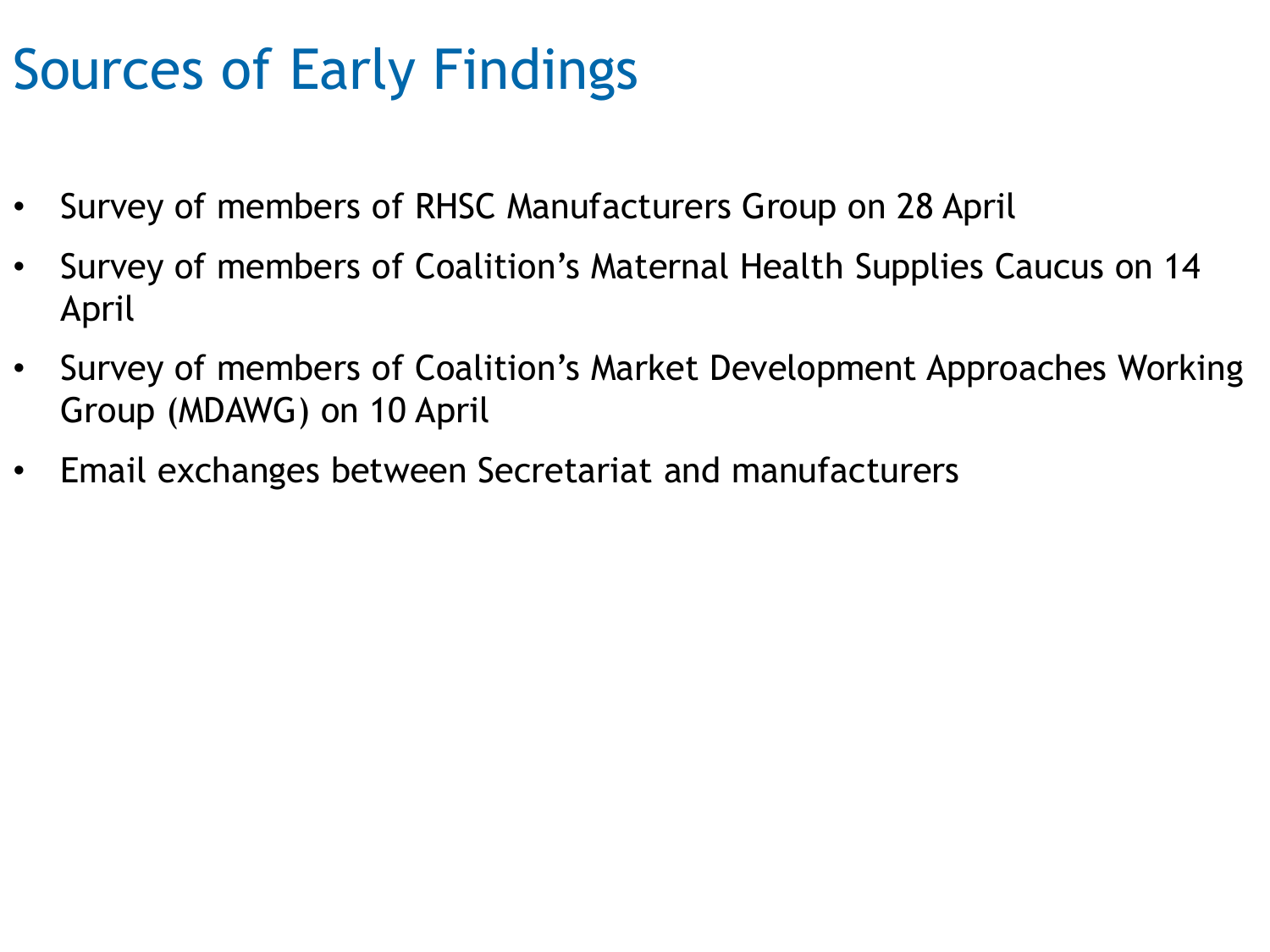# Types of Early Findings

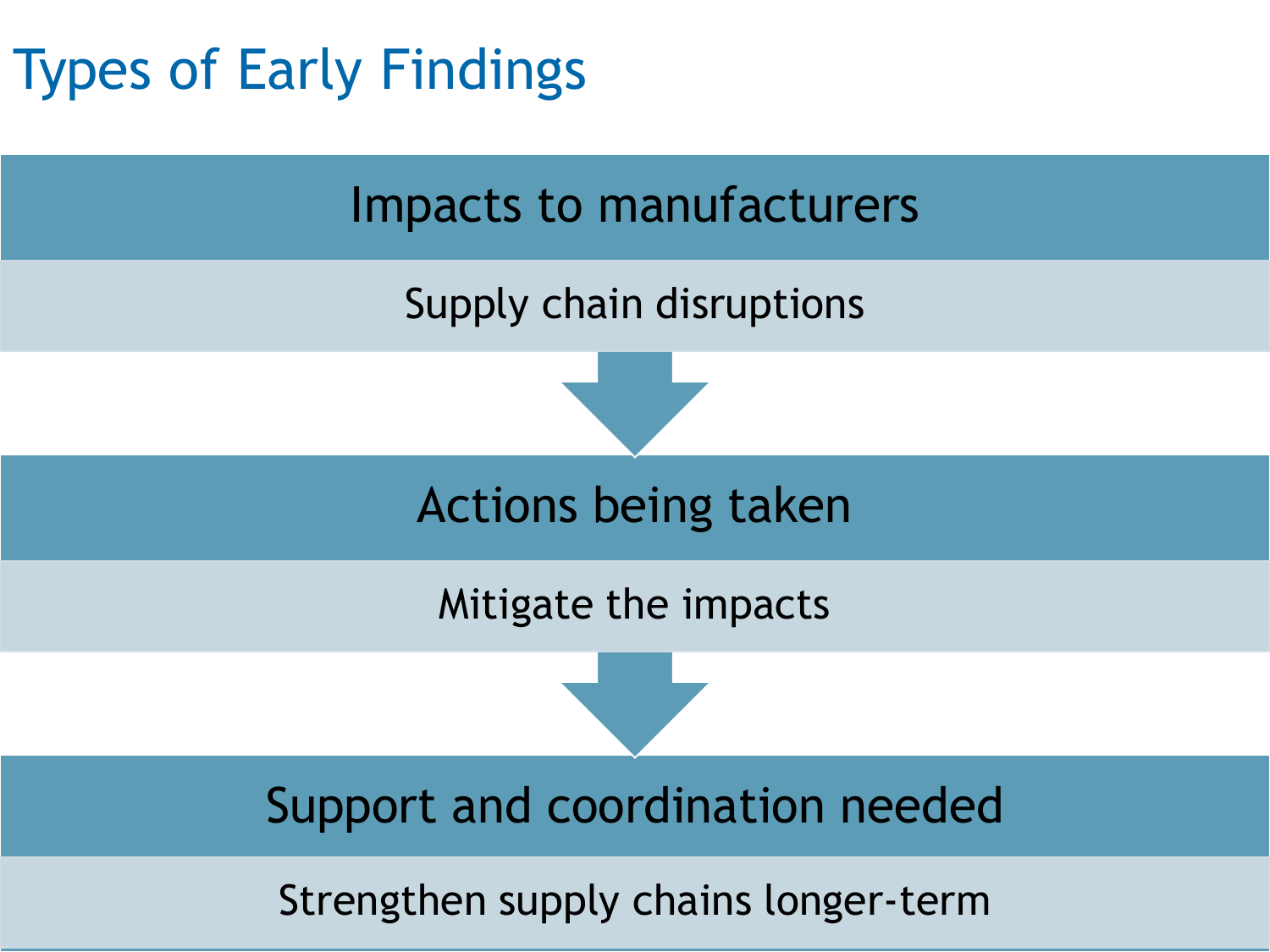## **Supply chain disruptions**



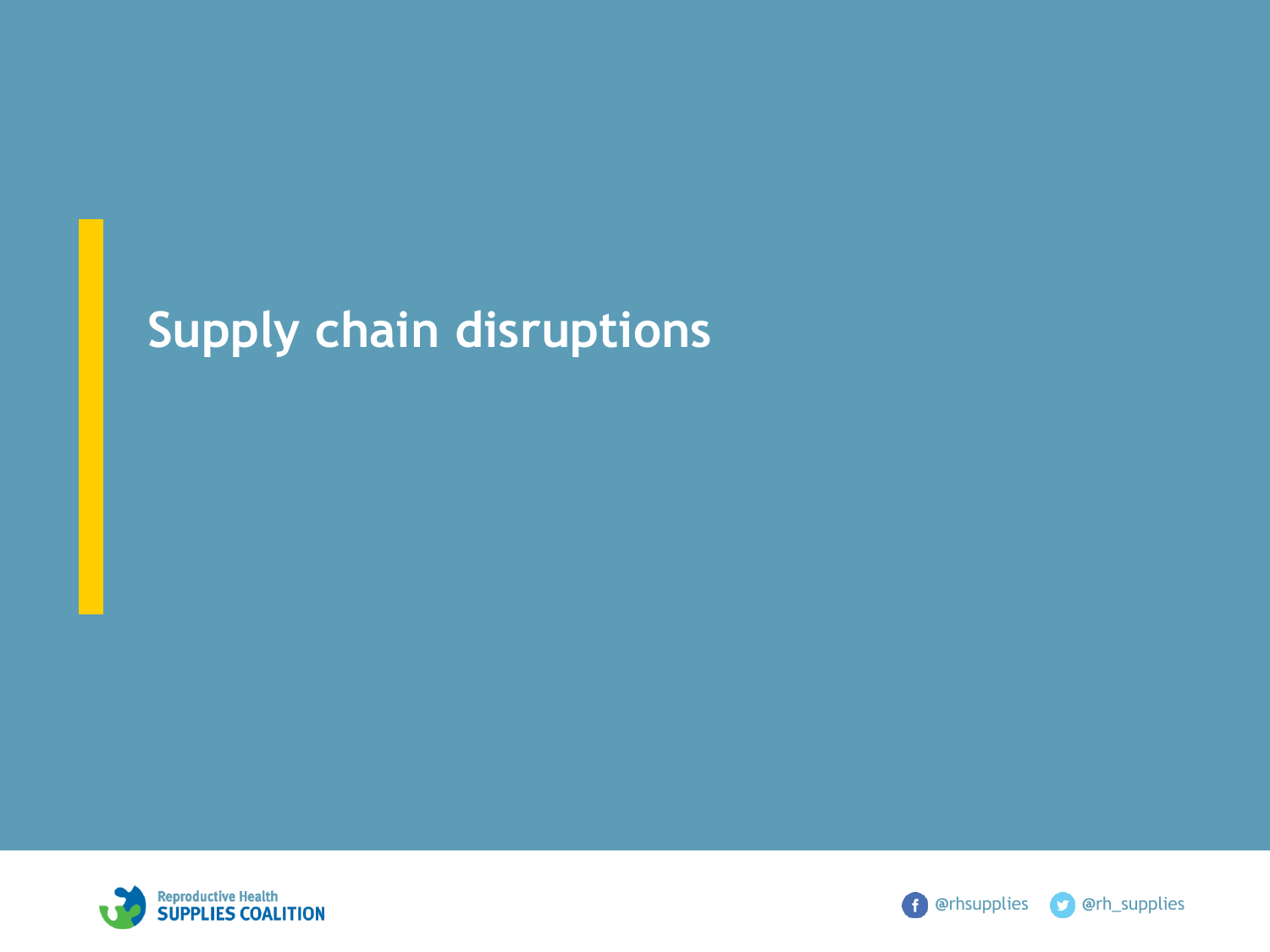Context of supply chain disruptions

## Ever-changing conditions

Impacts throughout entire supply chains

Uncertainty for future planning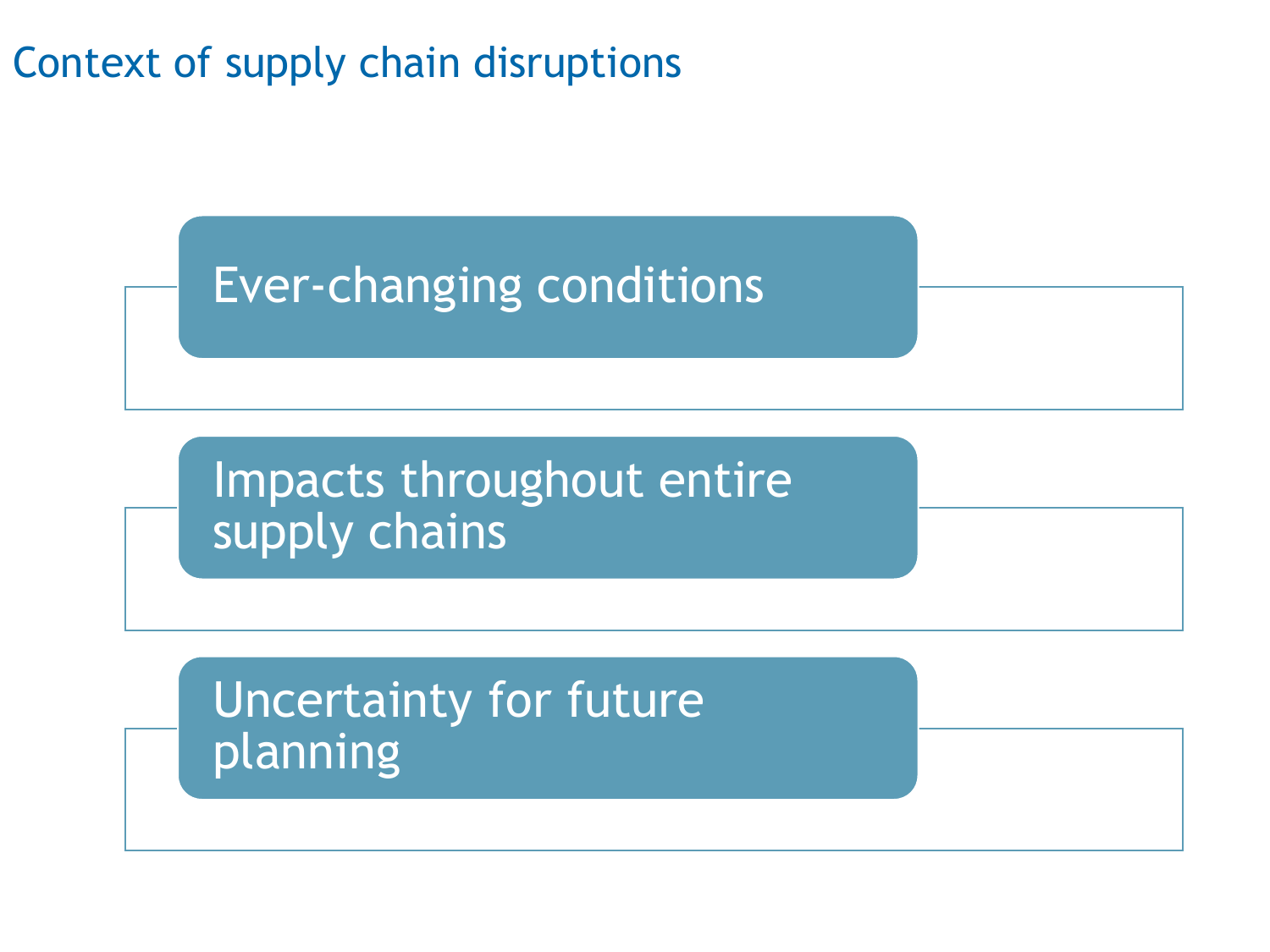Reported disruptions at point of manufacturing

Temporary shortages and delays in receiving needed quantities of API's, packaging materials, etc.

Temporary shutdowns of manufacturers' facilities, due to national lockdowns

Temporary halt to pre-shipment sampling and testing, due to lockdowns and travel restrictions

Warehouse capacity exceeded for manufacturers, due to delays in securing transportation and import permits; this can result in production stoppages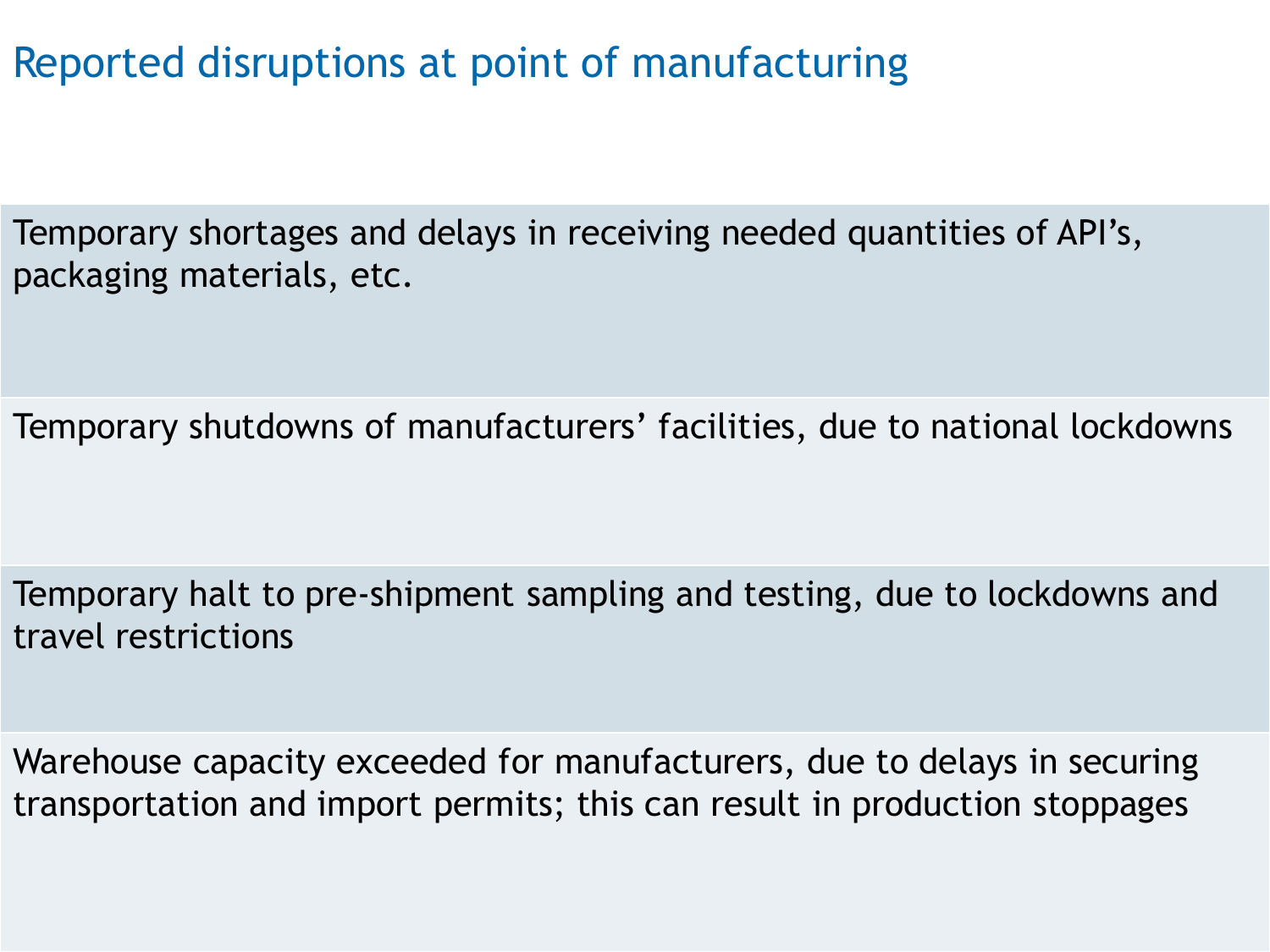Reported disruptions in procurement processes

Attempts by procurers to require manufacturers to abide by existing contracts and purchase orders, despite force majeure clauses and other factors

Potential deprioritizing of public sector funds away from RH supplies, due to COVID-19

Potential future delays in public tenders for RH supplies

Some procurers are moving up planned orders and procurements with manufacturers, in order to secure future supply and assist in replenishing supply chains.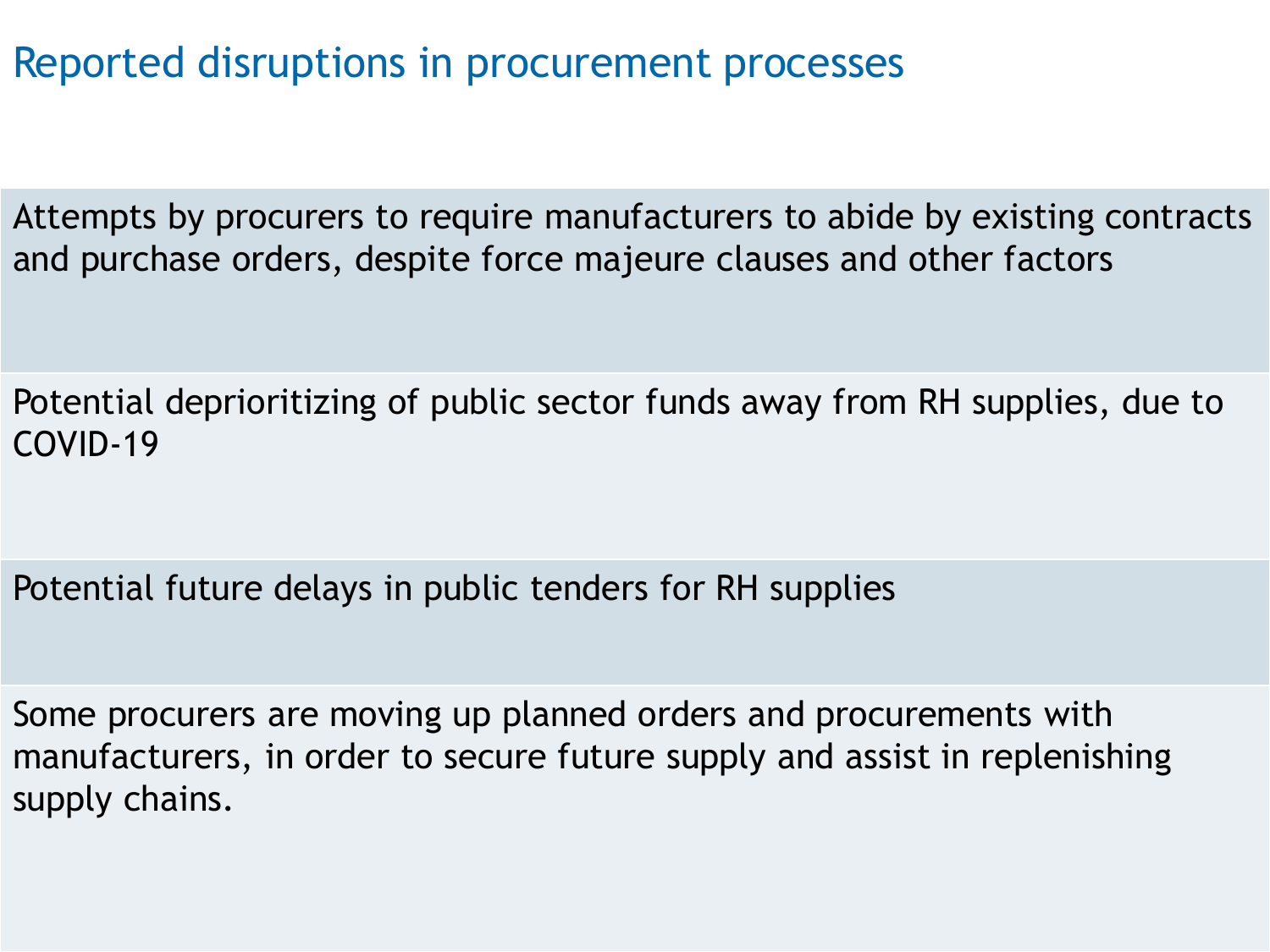Reported disruptions to logistics/transportation

Significant delays in securing air/sea/land transportation, with longer leadtimes, reduced frequencies in shipping schedules

Extreme delays in securing air transportation, depending on the destination country

Greatly increased and unpredictable costs for transportation

Delays in obtaining necessary documentation/certificates from governmental offices (e.g., destination countries)

Port closures, congestion, delays (e.g., not running at full capacity)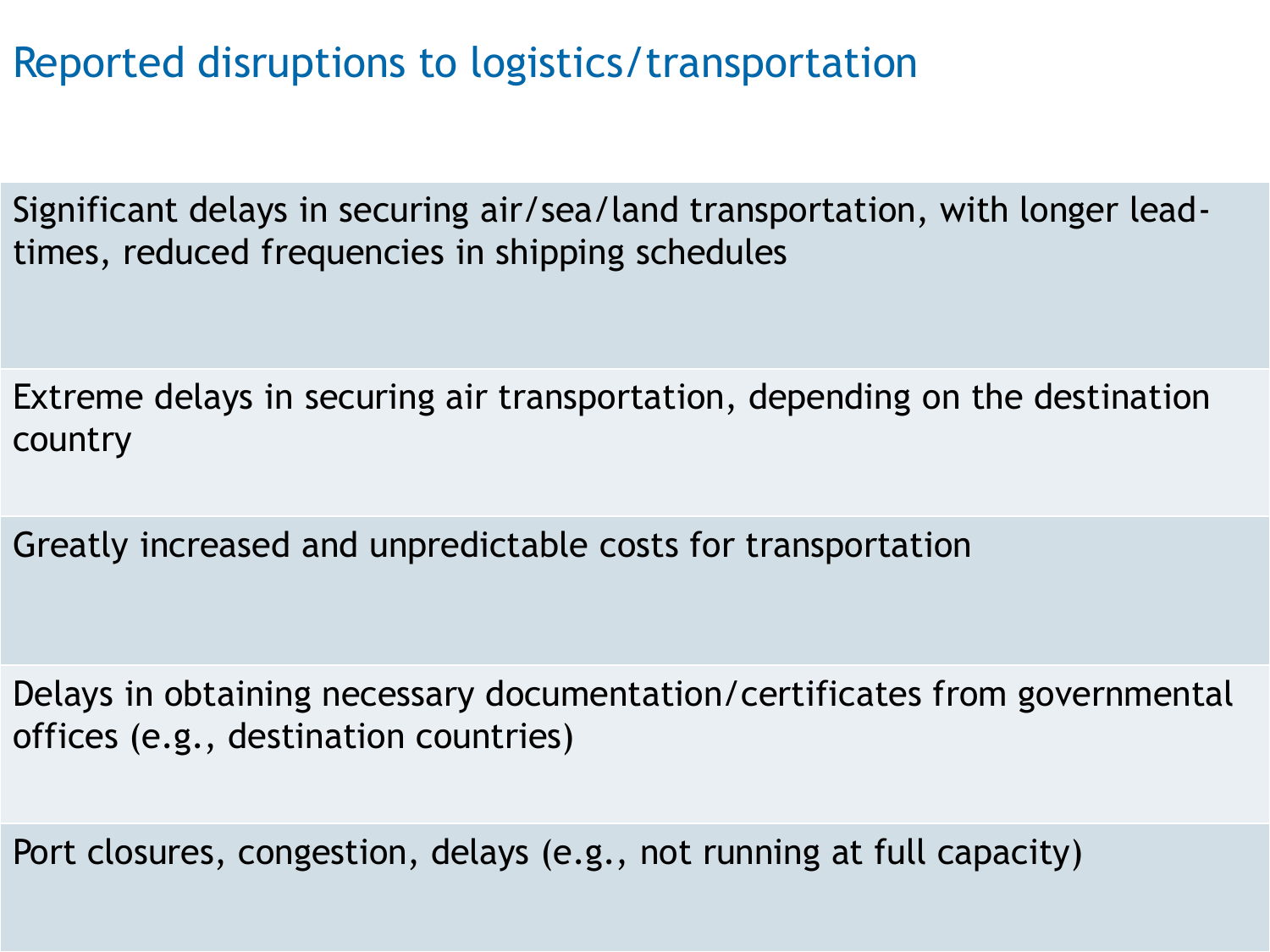### Reported disruptions in destination countries

Challenges in transporting goods within the destination country, due to travel restrictions

Revised in-country distribution schedules

Potential delays in national regulatory agency processes, especially if a new production site is being presented for approval

Manufacturers' local partners for country registrations may deprioritize support for the registration, given the COVID-19 situation

Women and girls may be prevented from traveling to access RH products and services, due to travel restrictions, longer wait times, and fear of infection

Temporary closures of outlets or facilities where RH supplies are distributed/administered

Delays in product and program launches

Cancellation of trade shows and events attended by doctors and distributors, slowing the marketing of RH supplies

Postponement of in-person gatherings (e.g., trainings, community awareness-building)

Potential deprioritization of RH supplies and services by MOH staff, due to COVID-19; this may impact tenders, approvals, policy revisions, etc.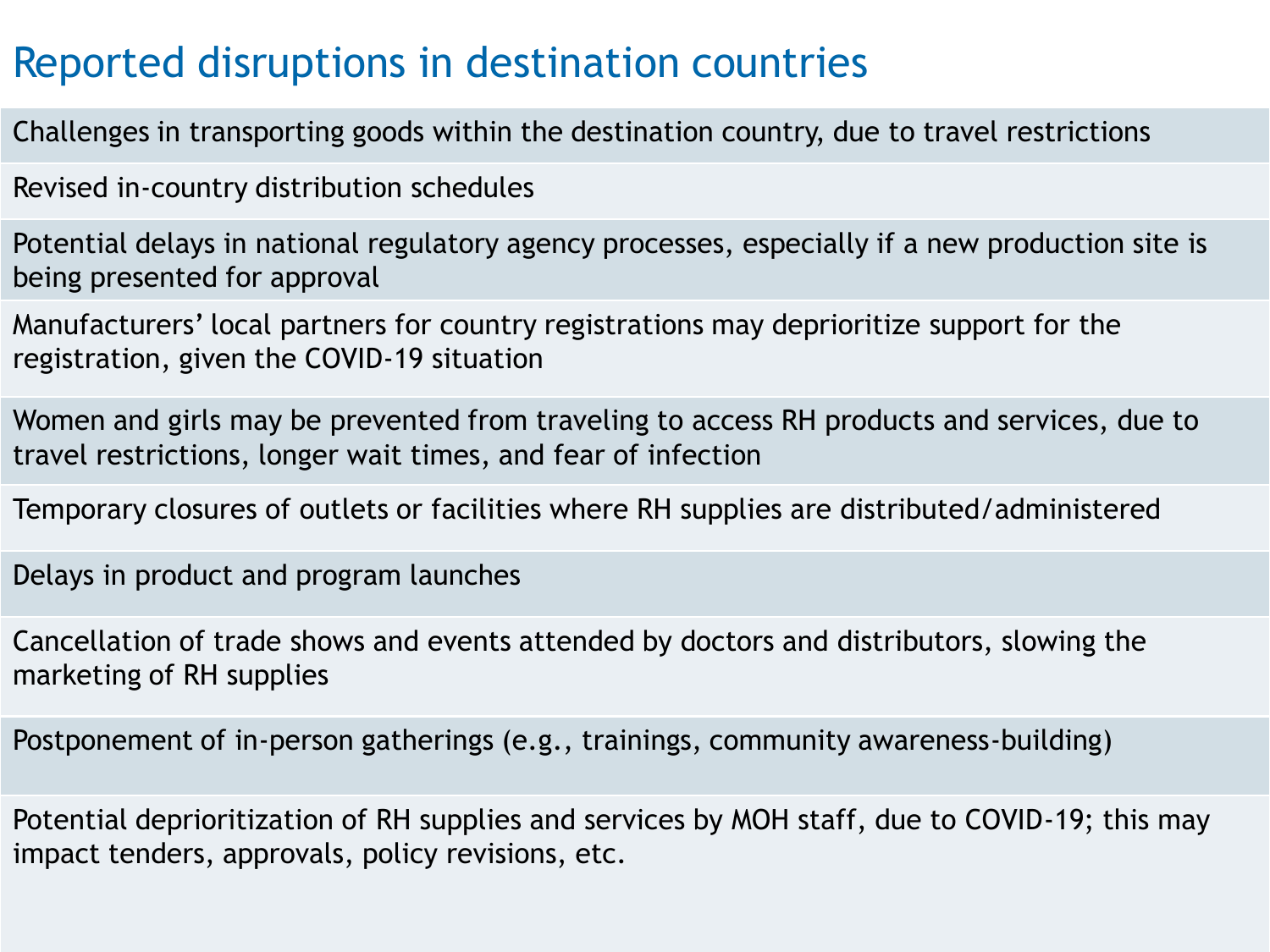## **Mitigating impacts**



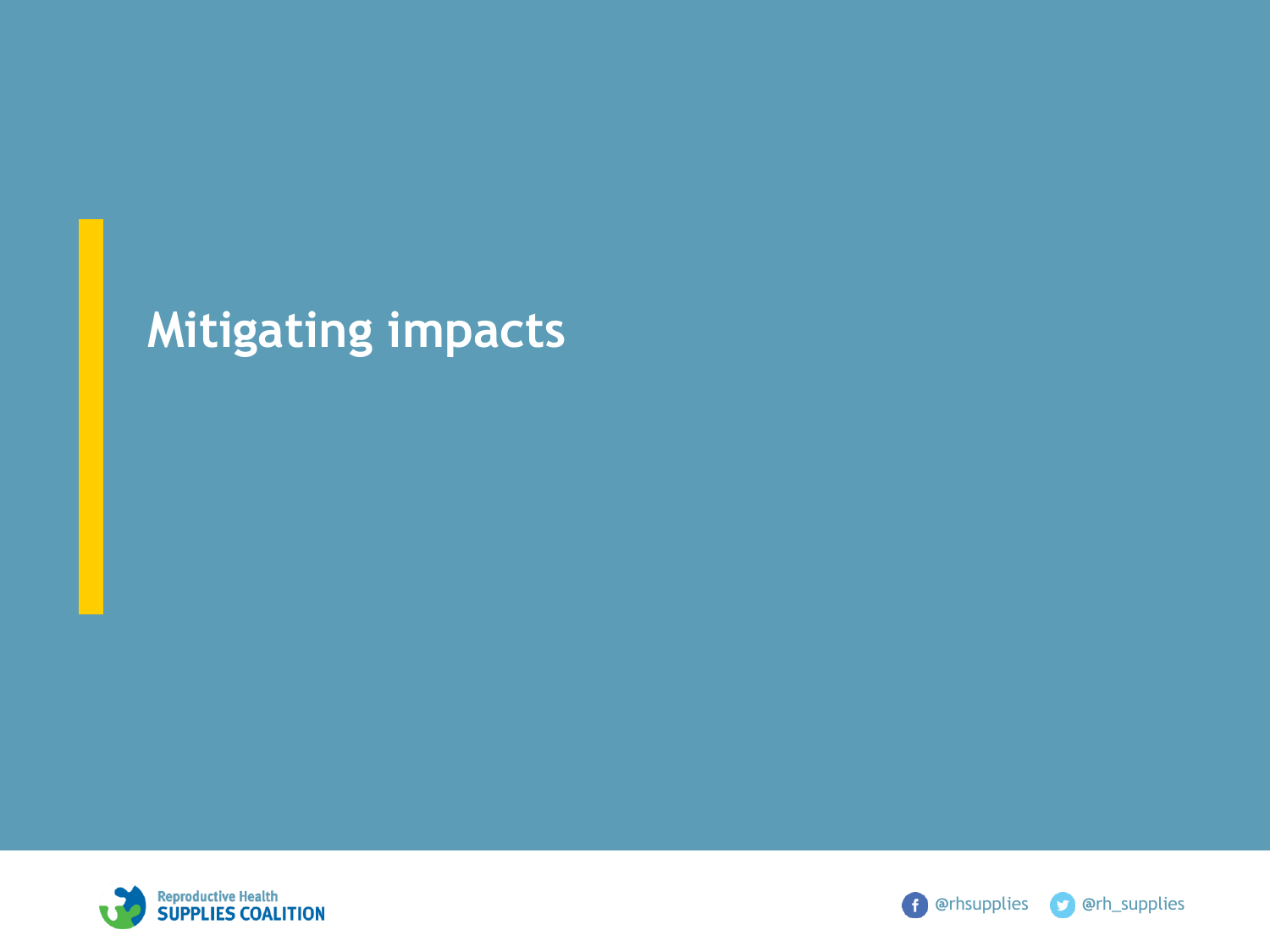### Reported manufacturers' mitigation activities

#### **Mitigate logistics impacts:**

- $\Rightarrow$  Use of altered shipping routes
- $\Rightarrow$  Use of consolidated shipments

#### **Mitigate cost impacts:**

- $\Rightarrow$  Assess temporary surcharges to customers, due to increased freight and inventory costs
- $\Rightarrow$  Continue to invest in raw materials and inventory in order to support supply chain recovery, despite cash flow challenges related to COVID-19 situation

#### **Mitigate impacts in service provision:**

 $\Rightarrow$  Provide free online product-specific training and counseling sessions for healthcare providers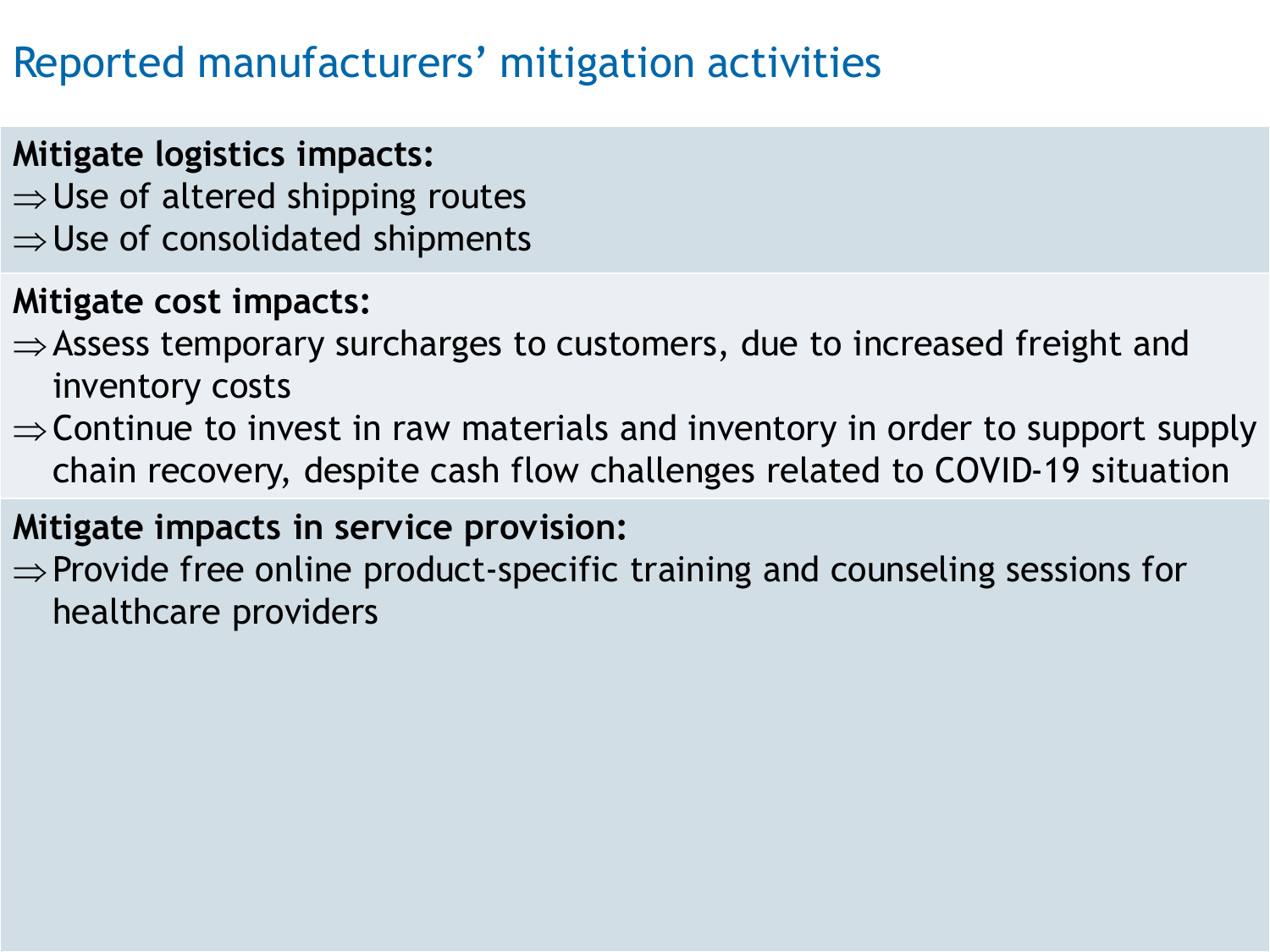### Reported manufacturers' mitigation activities

#### **Mitigate impacts on operations:**

- $\Rightarrow$  Establish crisis response team, communicating remotely (e.g., WhatsApp) internally and with key stakeholders
- $\Rightarrow$  Implement production site guidelines in response to COVID-19, entailing procedures and measures to ensure worker safety
- $\Rightarrow$  Utilize workforce strategies that allow some use of work-from-home
- $\Rightarrow$  Compensate workers for modified commutes (e.g., rerouting from public transit)
- $\Rightarrow$  Screening for body temperature of employees and visitors at site entrances
- $\Rightarrow$  Distribute to employees: hand sanitizer, hand wash soap, floor cleaner, vitamin and herbal supplements, basic food staple donation
- $\Rightarrow$  Install additional hand wash basins, including at entrance to site
- $\Rightarrow$  Install additional hand sanitizing stations, such as by elevators and main entrances
- $\Rightarrow$  Limit third party visitors to sites, to those who are necessary and unavoidable
- $\Rightarrow$  Convert internal meetings to be held virtually, via video calls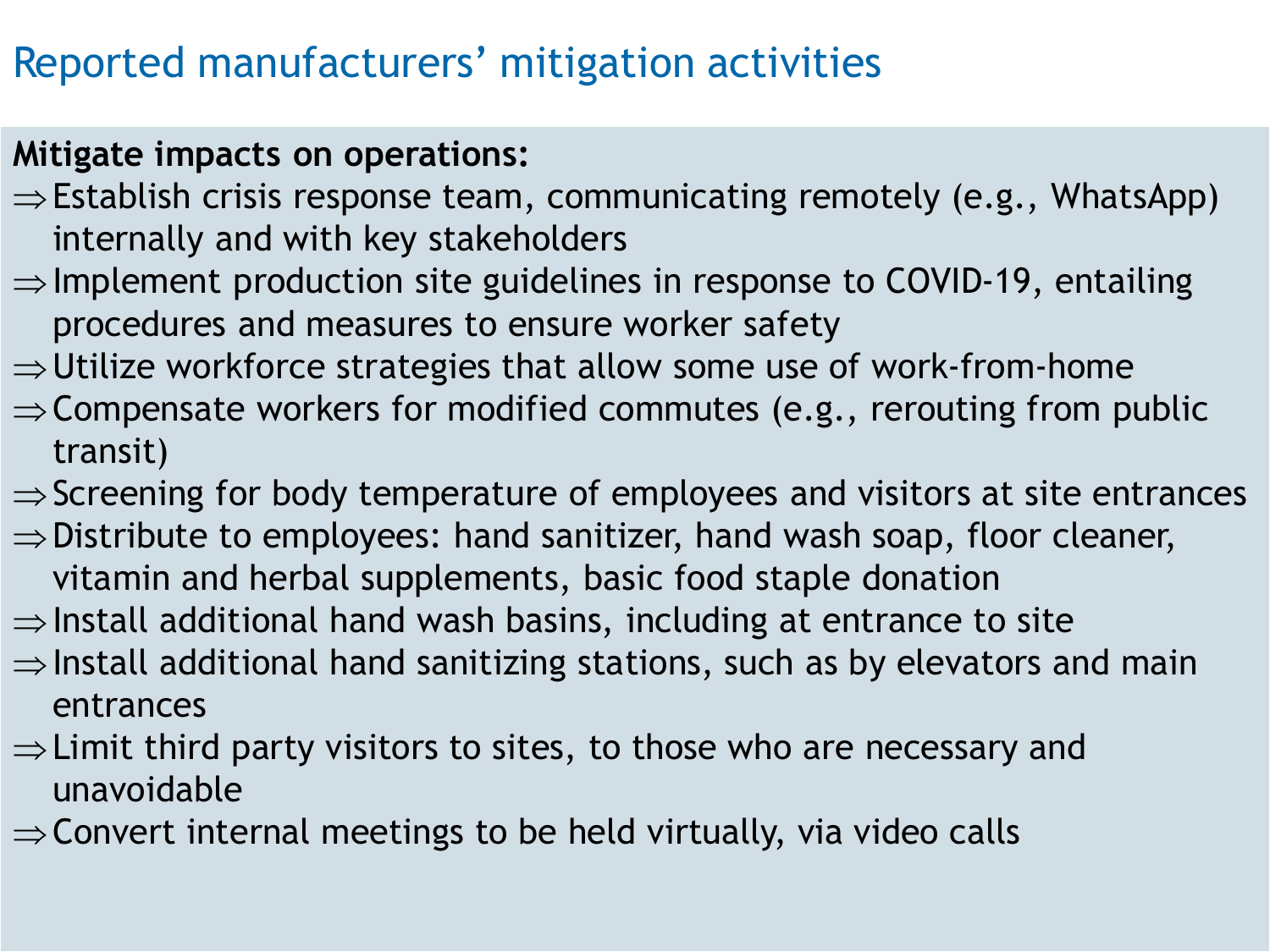### **Strengthening supply chains in short- and long-term**



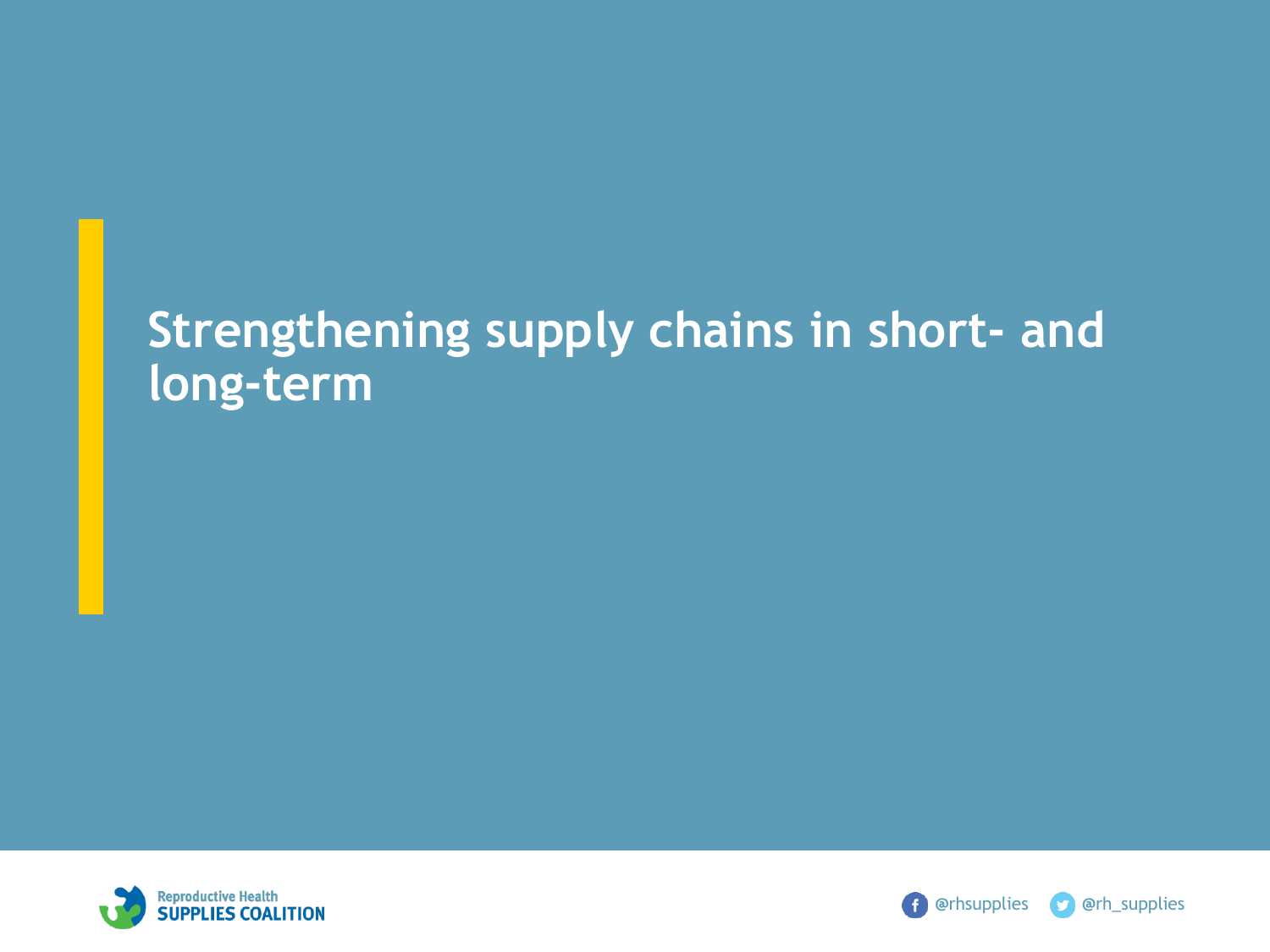Whose actions are needed in the near- and long-term to ensure access for RH supplies?

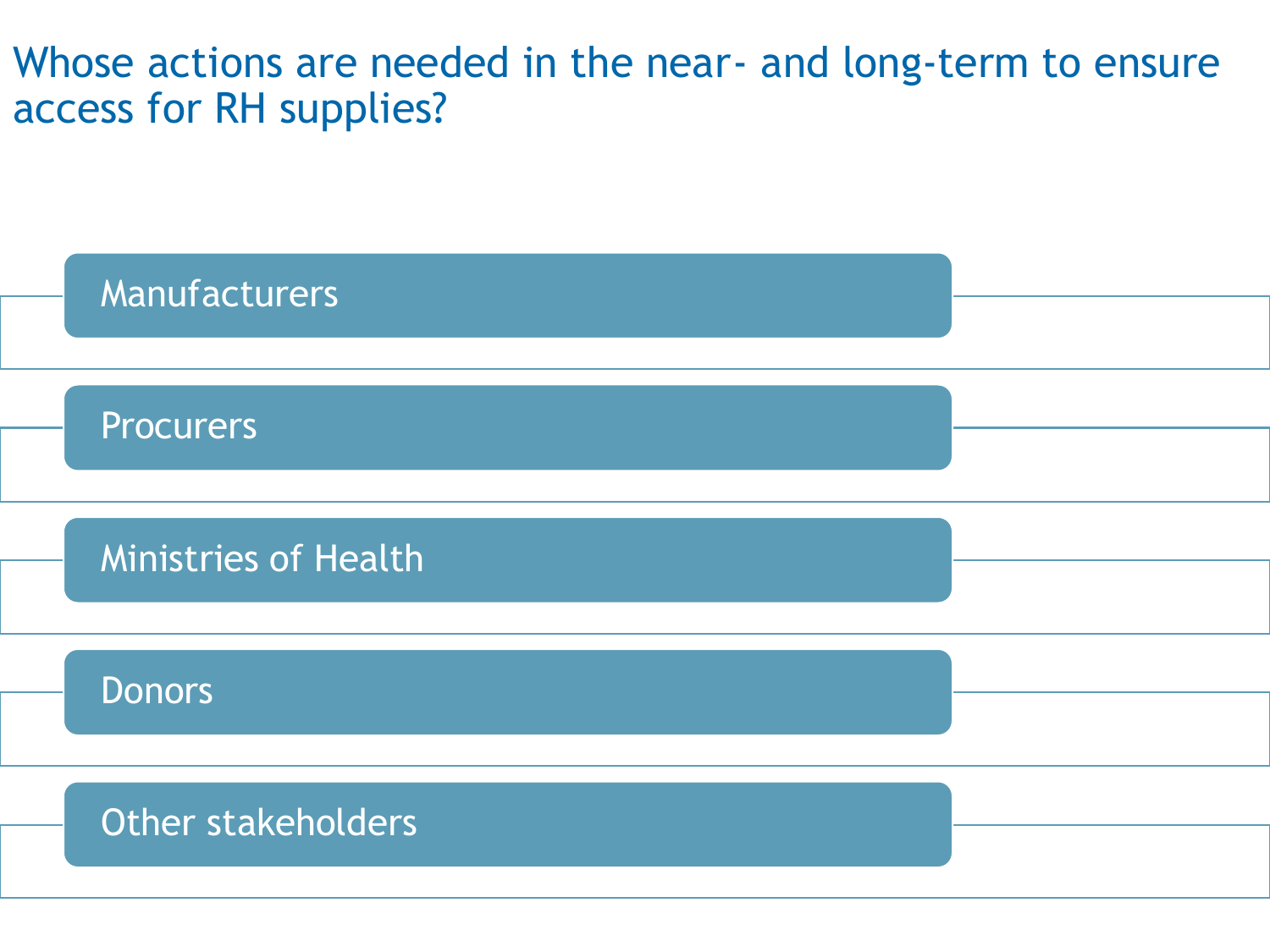### Support supply chains at country level

Classify RH supplies as essential by MOH, for importation, transportation, and distribution

Include RH supplies and services when developing and implementing national COVID-19 response plans

As access sites and models of care are modified (e.g., self-care availability, site closures), generate awareness in communities of where/how women can access supplies and services

Because of unpredictable outlook for COVID-19, ensure adequate stock-onhand of RH supplies; enter purchase orders accordingly (e.g., 3-6 months supply)

Perform national regulatory functions and prevent spread of counterfeit and substandard supplies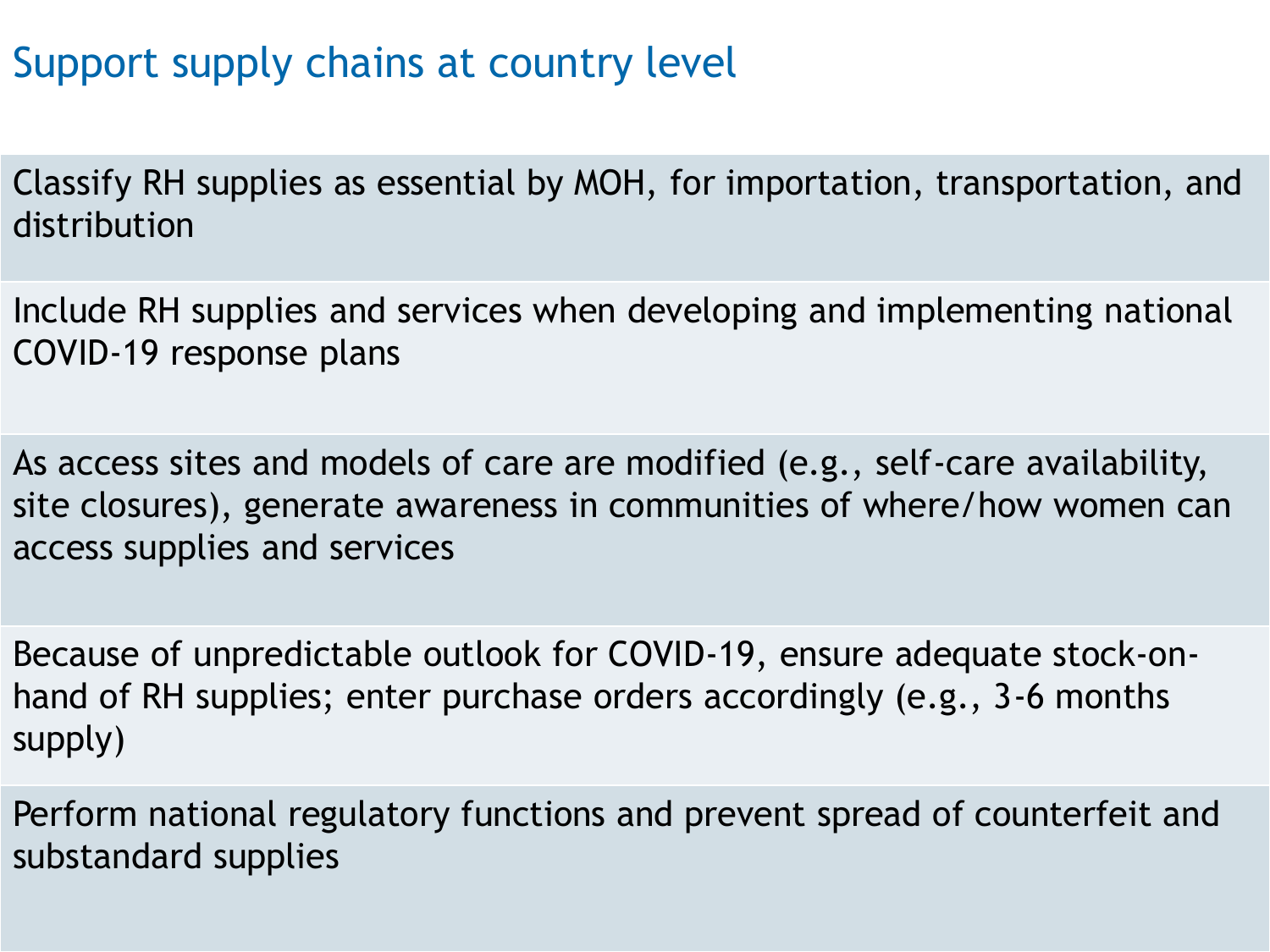### Support supply chains at global level

Monitor in-country stock levels, prioritize purchase orders globally according to urgency, and conduct inventory transfers between countries, as needed (e.g., GFPVAN)

Develop sampling/testing strategies for emergency (e.g., lockdown) conditions

Procurers may continue to cooperate with manufacturers to implement creative strategies: avoid exceeding manufacturers' and in-country warehouse capacity, consolidate shipments, preposition supplies

Advocacy is needed at all levels to ensure attention is paid to longer-term impacts of the COVID-19 crisis

 $\Rightarrow$  Governments will continue to shift priorities  $\Rightarrow$  Private sector supplies will be increasingly important